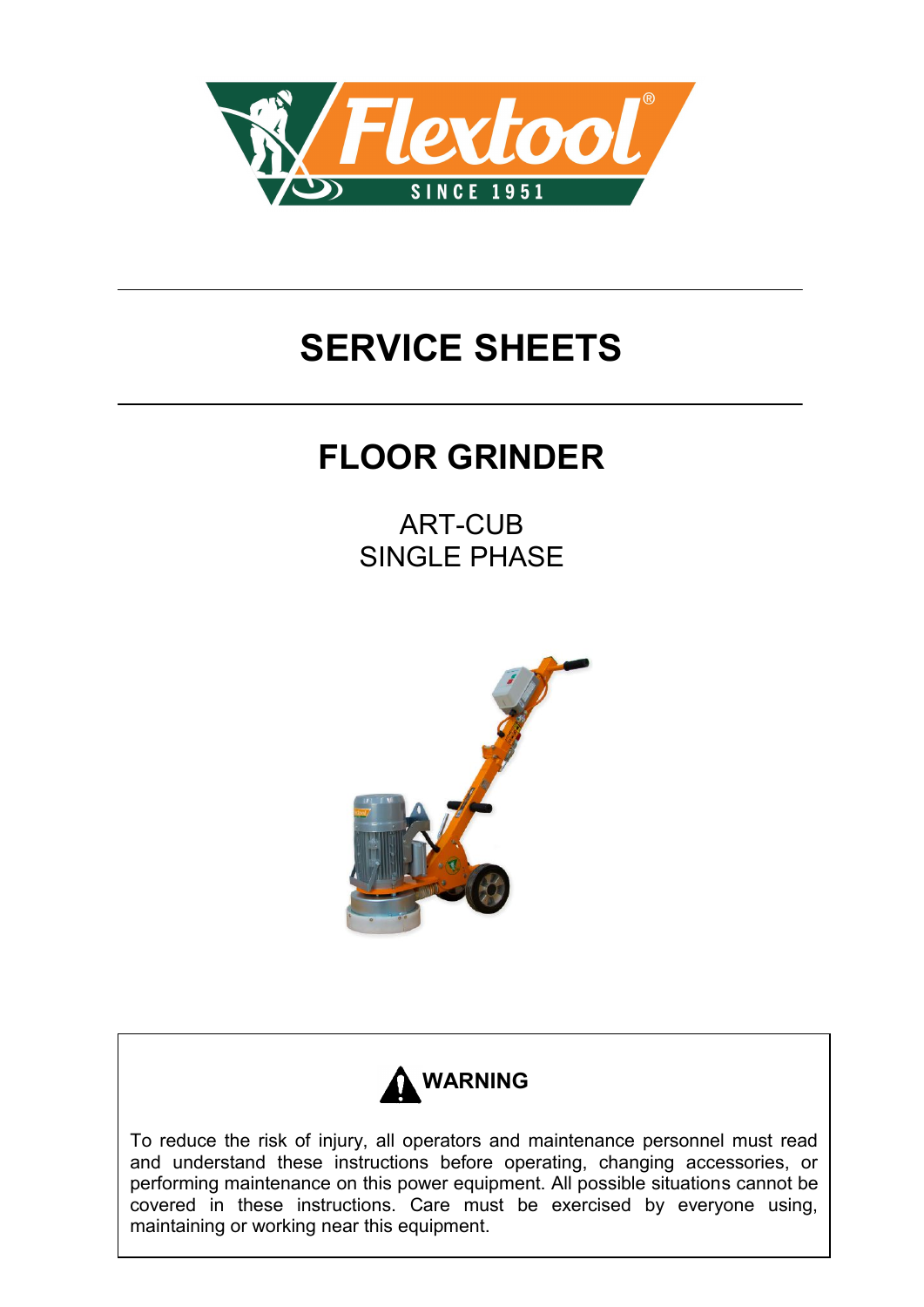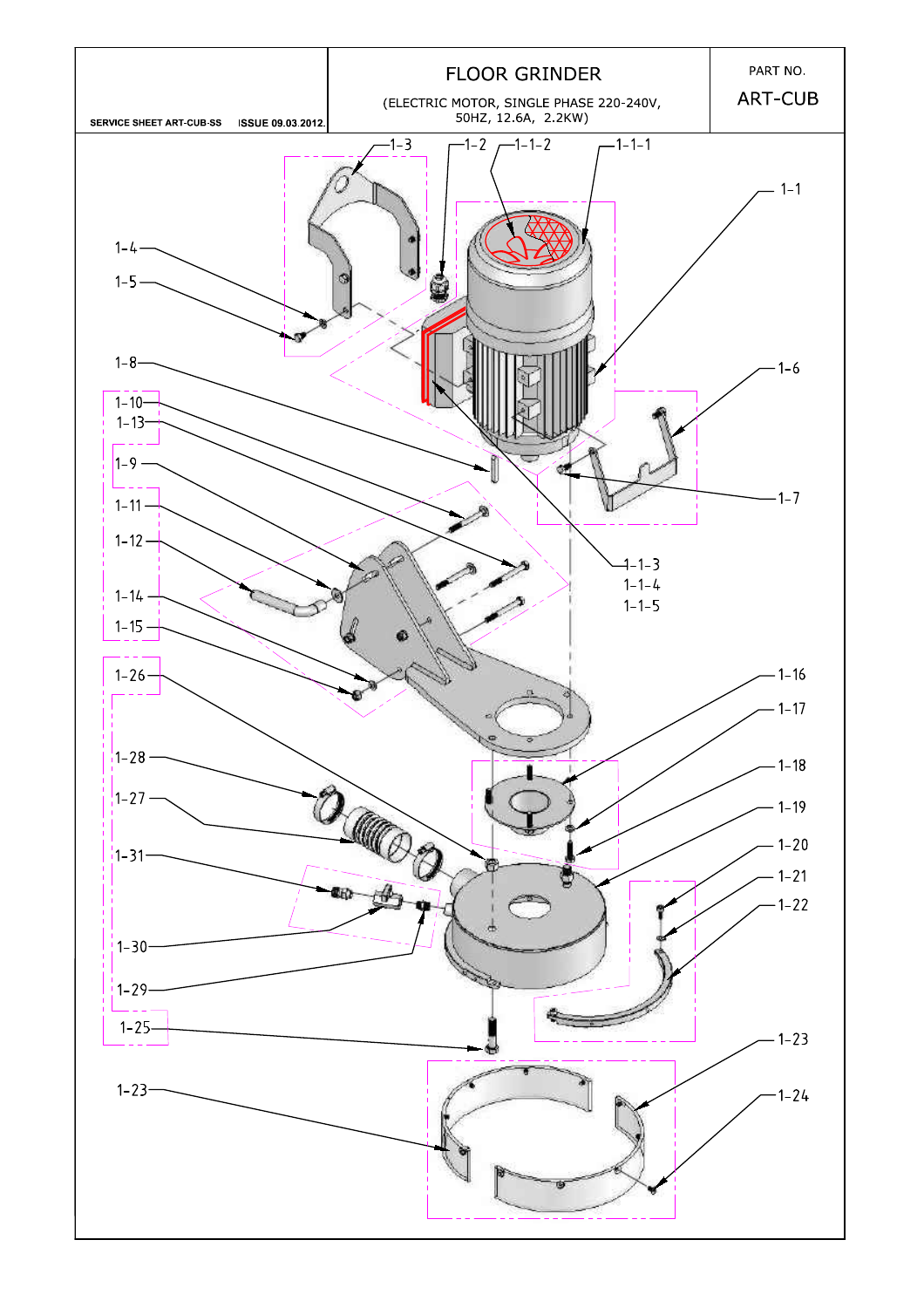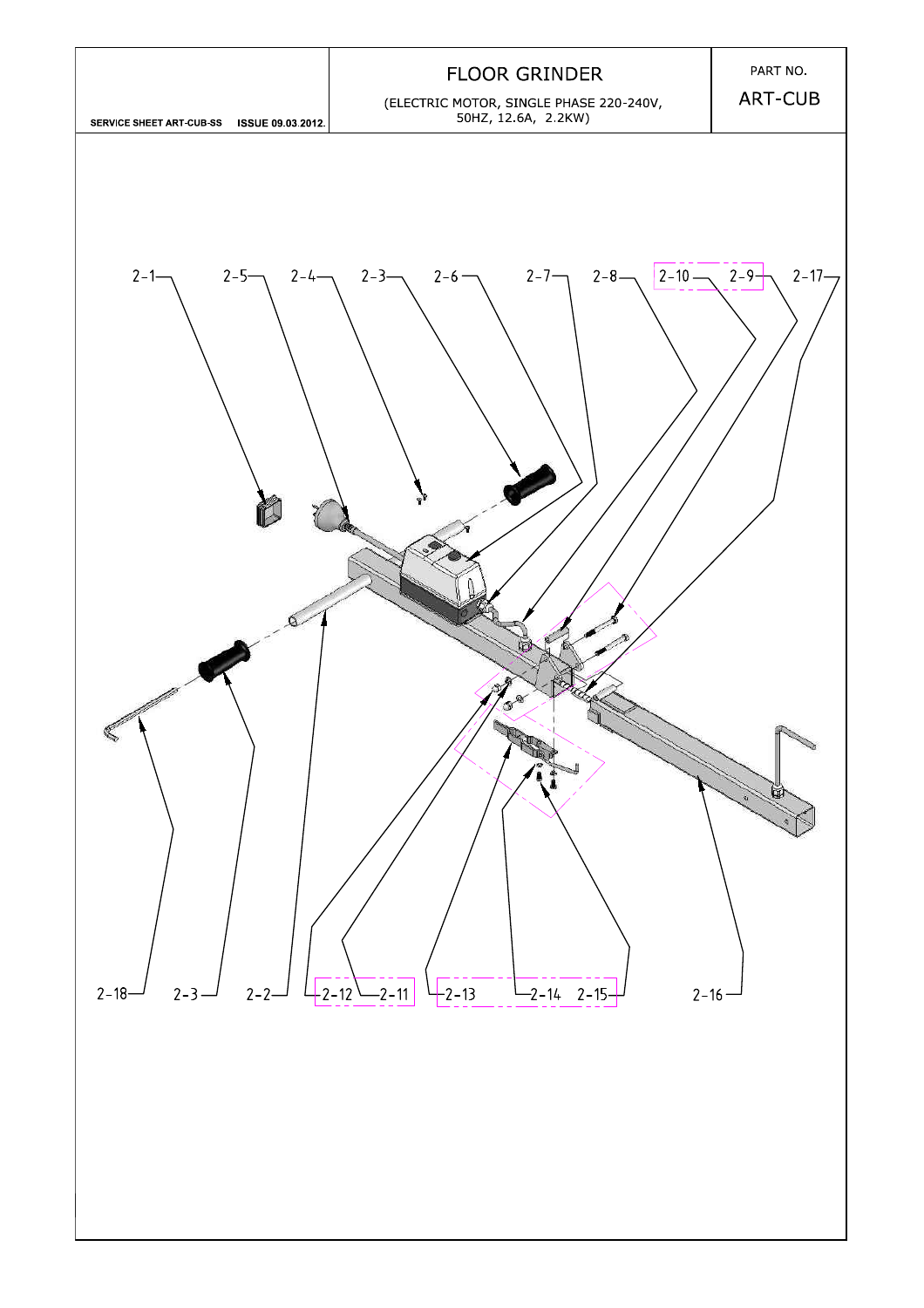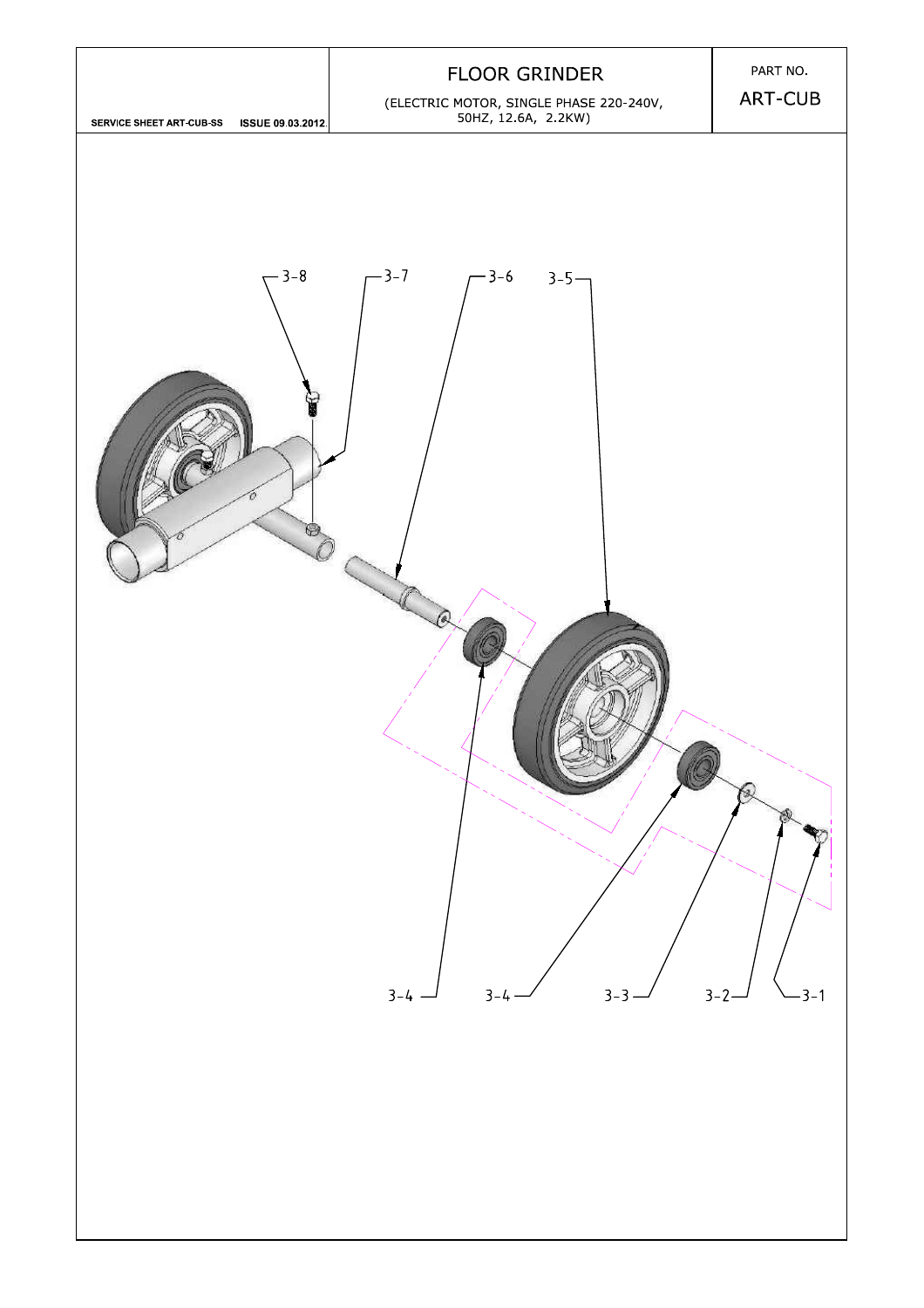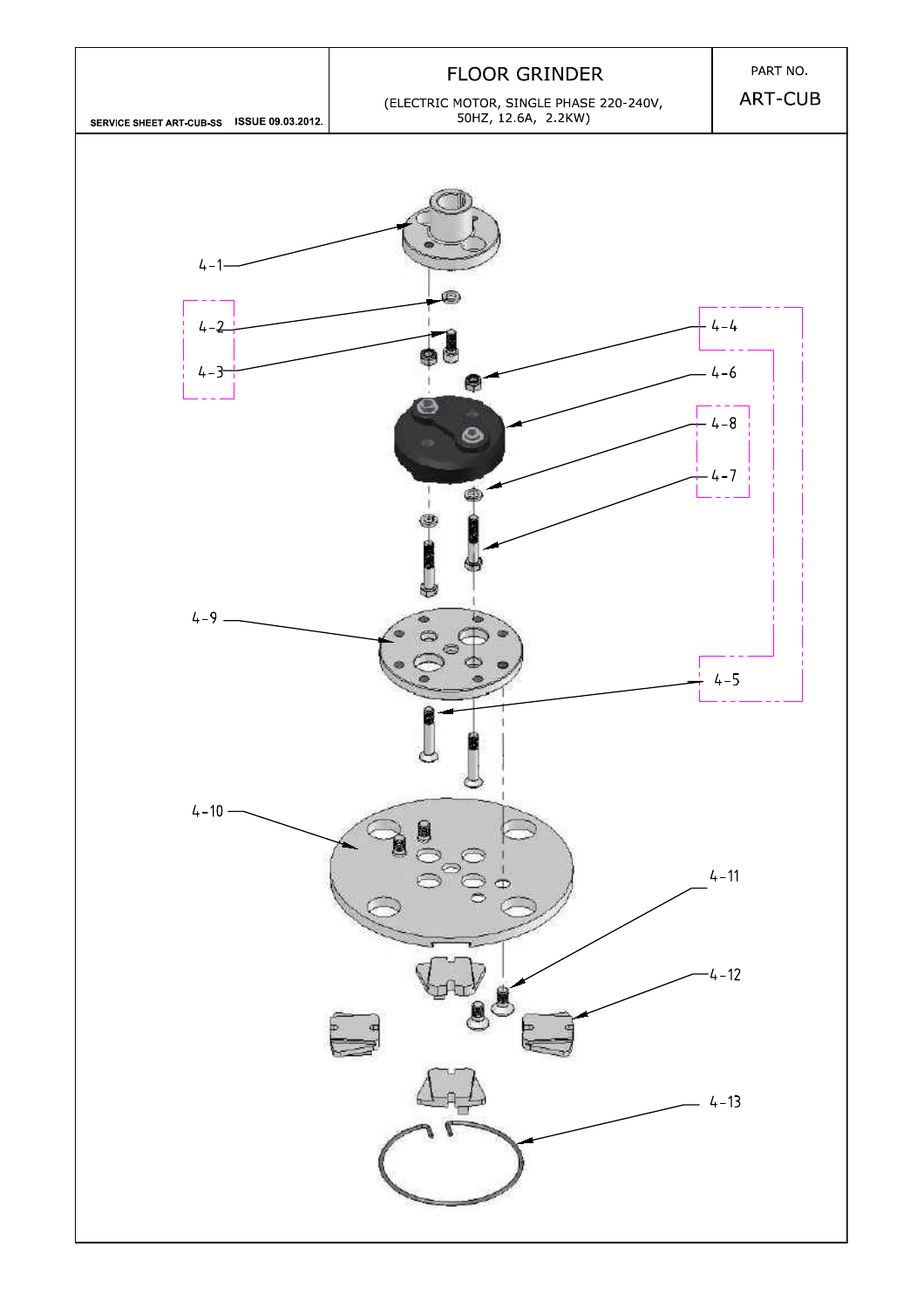|                                                  |                              | <b>FLOOR GRINDER</b><br><b>SINGLE PHASE</b><br><b>PARTS LIST</b> | PART NO.<br><b>ART-CUB</b>   |
|--------------------------------------------------|------------------------------|------------------------------------------------------------------|------------------------------|
|                                                  |                              |                                                                  |                              |
| <b>SERVICE SHEET ART-CUB.</b><br><b>ITEM NO.</b> | ISS. 09.03.2012.<br>PART NO. | <b>DESCRIPTION</b>                                               | <b>QUANTITY</b>              |
| <b>SPARE PARTS</b>                               |                              |                                                                  |                              |
| $01-1$                                           | ART-01-2001                  | CUB - 2.2KW SINGLE PHASE MOTOR                                   | 1                            |
| $01 - 1 - 1$                                     | ART-01-2011                  | <b>CUB - ELEC MOTOR FAN COWLING</b>                              | 1                            |
| $01 - 1 - 2$                                     | ART-01-2012                  | CUB - ELEC MOTOR PLASTIC COOLING FAN                             |                              |
| $01 - 1 - 3$                                     | ART-01-2007                  | CUB - ELEC MOTOR CAPACITOR BOX COMPLETE                          |                              |
| $01 - 1 - 4$                                     | ART-01-2009                  | <b>CUB - ELEC MOTOR START CAPACITOR</b>                          | 1                            |
| $01 - 1 - 5$                                     | ART-01-2010                  | <b>CUB - ELEC MOTOR RUN CAPACITOR</b>                            | 1                            |
| $01 - 2$                                         | ART-01-2006                  | CUB - ELEC GLAND FOR STARTER BOX & CHASS                         | 1                            |
|                                                  | ART-01-1011                  | <b>CUB - BACK LIFTING HANDLE COMPLETE</b>                        | $1 - Set$                    |
| $01-3$                                           |                              | <b>CUB - BACK LIFTING HANDLE</b>                                 | 1                            |
| $01 - 4$                                         |                              | <b>CUB - SPRING WASHER, TANG ENDS</b>                            | 4                            |
| $01 - 5$                                         |                              | <b>CUB - SCREW, BACK LIFTING HANDLE</b>                          | $\overline{4}$               |
|                                                  | ART-01-1010                  | <b>CUB - FRONT LIFTING HANDLE COMPLETE</b>                       | $1 - Set$                    |
| $01 - 6$                                         |                              | <b>CUB - FRONT LIFTING HANDLE</b>                                | 1                            |
| $01 - 7$                                         |                              | <b>CUB - SCREW, FRONT LIFTING HANDLE</b>                         | $\overline{2}$               |
| $01 - 8$                                         | ART-01-2004                  | CUB - KEY, ELECTRIC MOTOR                                        | 1                            |
| $01 - 9$                                         | ART-01-1003                  | <b>CUB - CHASSIS</b>                                             | 1                            |
|                                                  | ART-01-3020                  | <b>CUB - CHASSIS BOLT SET</b>                                    | $1 - Set$                    |
| $01 - 10$                                        |                              | CUB - BOLT, SQUARE NECK                                          | 2                            |
| $01 - 11$                                        |                              | <b>CUB - WASHER</b>                                              | 1                            |
| $01 - 12$                                        |                              | <b>CUB - ADJUSTING HANDLE</b>                                    | $\mathbf 1$                  |
| $01 - 13$                                        |                              | CUB - BOLT, HEX HEAD                                             | $\overline{\mathbf{c}}$<br>3 |
| $01 - 14$<br>$01 - 15$                           |                              | <b>CUB - PLAIN WASHER</b><br><b>CUB - DOME NUT</b>               |                              |
|                                                  |                              |                                                                  | 3                            |
| $01 - 16$                                        | ART-01-3006                  | <b>CUB - ADAPTOR COMPLETE</b><br><b>CUB - ADAPTOR</b>            | $1 - Set$<br>1               |
| $01 - 17$                                        |                              | CUB - SCREW, HEX HEAD                                            | 4                            |
| $01 - 18$                                        |                              | <b>CUB - SPRING WASHER, TANG ENDS</b>                            | 4                            |
| $01-19$                                          | ART-01-1006                  | <b>CUB - SHROUD HOUSING</b>                                      | 1                            |
|                                                  | ART-01-1006A                 | <b>CUB - ALUM WEAR STRIP REMOVABLE COMPLETE</b>                  | $1 - Set$                    |
| $01 - 20$                                        |                              | <b>CUB - SCREW</b>                                               | $\overline{2}$               |
| $01 - 21$                                        |                              | <b>CUB - SPRING WASHER, TANG ENDS</b>                            | $\overline{2}$               |
| $01 - 22$                                        |                              | <b>CUB - ALUMINIUM WEAR STRIP REMOVABLE</b>                      | 1                            |
|                                                  | ART-01-1006B                 | <b>CUB - SHROUD PLASTIC WEAR STRIPS COMPLETE</b>                 | $1 - Set$                    |
| $01 - 23$                                        |                              | <b>CUB - SHROUD PLASTIC WEAR STRIPS</b>                          | $\overline{2}$               |
| $01 - 24$                                        |                              | CUB - SCREW, PHILIPS RECESS FLAT HEAD                            | 8                            |
|                                                  | ART-01-3004                  | <b>CUB - SHROUD BOLT SET</b>                                     | $1 - Set$                    |
| $01 - 25$                                        |                              | CUB - BOLT, HEX HEAD                                             | $\overline{c}$               |
| $01 - 26$                                        |                              | CUB - NUT, HEX                                                   | $\overline{2}$               |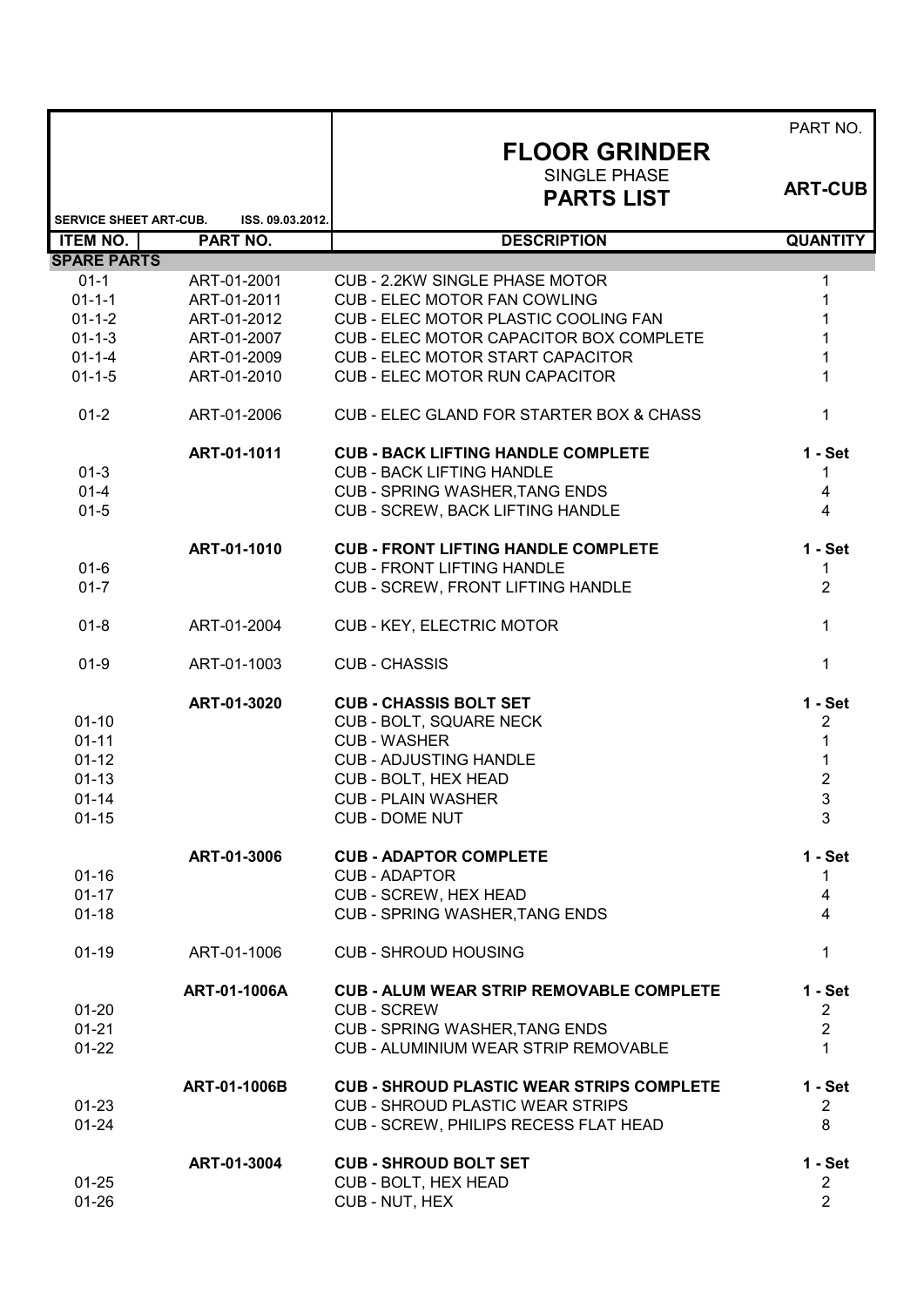|                               |                            |                                                                    | PART NO.                                  |
|-------------------------------|----------------------------|--------------------------------------------------------------------|-------------------------------------------|
|                               |                            | <b>FLOOR GRINDER</b>                                               |                                           |
|                               |                            | SINGLE PHASE<br><b>PARTS LIST</b>                                  | <b>ART-CUB</b>                            |
| <b>SERVICE SHEET ART-CUB.</b> | ISS. 09.03.2012.           |                                                                    |                                           |
| <b>ITEM NO.</b>               | <b>PART NO.</b>            | <b>DESCRIPTION</b>                                                 | <b>QUANTITY</b>                           |
| $01 - 27$                     | ART-01-3012                | CUB - FLEX DUCT, SHROUD OUTLET                                     | $\mathbf{1}$                              |
| $01 - 28$                     | ART-01-3013                | <b>CUB - HOSE CLAMP</b>                                            | $\overline{2}$                            |
|                               | ART-01-3022                | <b>CUB - WATER KIT COMPLETE</b>                                    | $1 - Set$                                 |
| $01 - 29$                     |                            | <b>CUB - WATER VALVE JOINT</b>                                     | 1                                         |
| $01 - 30$                     |                            | CUB - WATER VALVE & CONNECTOR ASSEMBLY                             | 1                                         |
| $01 - 31$                     |                            | CUB - HOSE NIPPLE, WATER VALVE                                     | $\mathbf{1}$                              |
|                               |                            | <b>HANDLE ASSEMBLY</b>                                             |                                           |
| $02-1$                        | ART-01-3003                | <b>CUB - PLASTIC CAP</b>                                           | 1                                         |
| $02 - 2$<br>$02-3$            | ART-01-1001<br>ART-01-3001 | <b>CUB - HANDLE - TOP SECTION</b><br><b>CUB - RUBBER HAND GRIP</b> | $\mathbf{1}$<br>$\overline{2}$            |
| $02 - 4$                      | ART-01-3007                | <b>CUB - SCREW, PAN HEAD</b>                                       | $\overline{\mathbf{4}}$                   |
| $02 - 5$                      | ART-01-2005                | <b>CUB - 2MTR PLUGGED LEAD</b>                                     | $\mathbf{1}$                              |
| $02-6$                        | ART-01-2002                | CUB - STARTER BOX C/W INT SWITCHES                                 | $\overline{1}$                            |
| $02 - 7$                      | ART-01-2006                | CUB - ELEC GLAND FOR STARTER BOX & CHASS                           | $\mathbf{1}$                              |
| $02-8$                        | ART-01-2003                | <b>CUB - ELECTRIC CABLE</b>                                        | $\mathbf 1$                               |
|                               | ART-01-3010                | <b>CUB - HANDLE BOLT SET</b>                                       | $1 - Set$                                 |
| $02-9$                        |                            | CUB - BOLT, HEX                                                    | 2                                         |
| $02 - 10$                     |                            | <b>CUB - SPACER</b>                                                | $\mathbf 1$                               |
| $02 - 11$                     |                            | <b>CUB - WASHER, PLAIN</b>                                         | $\overline{\mathbf{4}}$<br>$\overline{2}$ |
| $02 - 12$                     |                            | CUB - SCREW, HEX, DOME HEAD                                        |                                           |
|                               | ART-01-3023                | <b>CUB - HANDLE LATCH COMPLETE</b>                                 | $1 - Set$                                 |
| $02 - 13$<br>$02 - 14$        |                            | <b>CUB - HANDLE LATCH</b>                                          | 1                                         |
| $02 - 15$                     |                            | <b>CUB - SPRING WASHER, TANG ENDS</b><br><b>CUB-BOLT</b>           | $\overline{2}$<br>$\overline{2}$          |
|                               |                            |                                                                    |                                           |
| $02 - 16$                     | ART-01-1002                | <b>CUB - HANDLE - BASE SECTION</b>                                 | 1                                         |
| $02 - 17$                     | ART-01-3009                | <b>CUB - PLASTIC SHEATH</b>                                        | 1                                         |
| $02 - 18$                     | ART-01-3016                | <b>CUB - ALLEN KEY</b>                                             | 1                                         |
|                               |                            | <b>WHEEL ASSEMBLY</b>                                              |                                           |
|                               | ART-01-3011                | <b>CUB - AXLE BEARING KIT COMPLETE</b>                             | 2 - Sets                                  |
| $03-1$<br>$03-2$              |                            | CUB - SCREW, HEX HEAD<br><b>CUB - SPRING WASHER, TANG ENDS</b>     | 1<br>1                                    |
| $03-3$                        |                            | <b>CUB - PLAIN WASHER</b>                                          | 1                                         |
| $03-4$                        |                            | <b>CUB - BEARING</b>                                               | $\overline{2}$                            |
| $03 - 5$                      | ART-01-3002                | <b>CUB - 200MM RUBBER WHEEL</b>                                    | $\sqrt{2}$                                |
| $03-6$                        | ART-01-1005                | <b>CUB - WHEEL AXLE</b>                                            | $\overline{2}$                            |
| $03 - 7$                      | ART-01-1004                | <b>CUB - WHEEL AXLE CARRIER</b>                                    | $\mathbf{1}$                              |
| $03 - 8$                      | ART-01-3017                | <b>CUB-BOLT</b>                                                    | $\overline{2}$                            |